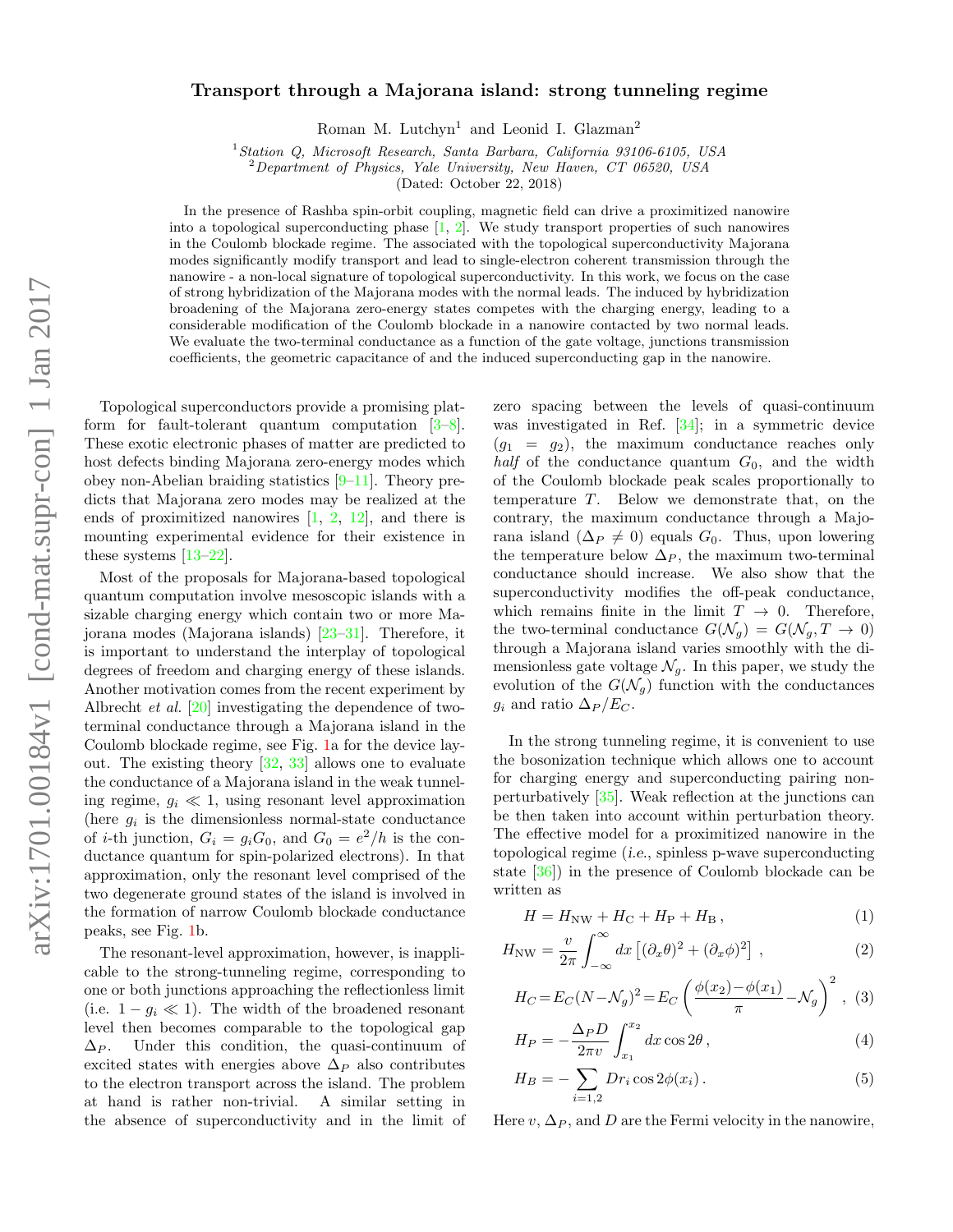

<span id="page-1-0"></span>FIG. 1. (Color online) Panel (a): Schematic plot of the device. Panel (b): Conductance  $G$  as a function of the dimensionless gate voltage  $\mathcal{N}_g$ . In a symmetric device,  $g_1 = g_2 \equiv g$ , conductance reaches G0. Solid (black) curve: Coulomb blockade peak at  $g \ll 1$  is a Lorentzian [\[33\]](#page-4-13) of width given by Eq. [\(25\)](#page-3-0). Dashed/solid (red) curve:  $G(\mathcal{N}_g)$  at intermediate values of g such that  $\Delta_P/E_C \ll 1 - g \ll 1$ ; see Eq. [\(23\)](#page-3-1) for the width of the maximum and Eq.  $(24)$  for the crossover to the weaktunneling limit. Dot-dashed (blue) curve:  $G(\mathcal{N}_g)$  of a symmetric device in the strong-tunneling limit,  $E_C(1-g) \ll \Delta_P$ . Conductance approaches the unitary limit, exhibiting weak  $\mathcal{N}_g$ -dependent oscillations, see Eq. [\(22\)](#page-3-3).

induced superconducting gap, and UV cutoff energy, respectively. Charging energy  $H_C$  depends on the charge transferred into the Majorana island via the two junctions,  $N = [\phi(x_2) - \phi(x_1)]/\pi$ , with the bare charging energy  $E_C = e^2/2C_{\Sigma}$  being determined by the geometrical capacitance of the proximitized nanowire  $C_{\Sigma}$  (including its superconducting shell). The barriers at  $x_{1,2}$  are described by the reflection amplitudes  $r_{1,2}$ , respectively. Here we implicitly assume that the superconducting shell renormalizes level spacing in the nanowire so that the spacing becomes negligibly small. In this respect, our model is similar to the one of Refs. [\[34,](#page-4-14) [37\]](#page-4-17). The term  $H_P$  accounts for the superconducting proximity effect.

Let us now consider the case  $E_C \gg \Delta_P$  and  $r_{1,2} \ll$ 1. In this limit, term  $H_C$  of Eq. [\(3\)](#page-0-0) pins the mode  $\phi(x_2) - \phi(x_1)$  responsible for changing the charge of the island. Integrating out this massive mode, one obtains an effective boundary Hamiltonian [\[37\]](#page-4-17) valid in energy band  $E \ll E_C$ ,

$$
H_B = -\sqrt{c_0 E_C D} r(\mathcal{N}_g) \cos \left[\phi(x_2) + \phi(x_1) - \alpha(\mathcal{N}_g)\right].
$$
 (6)

<span id="page-1-6"></span><span id="page-1-5"></span>2

Here  $\alpha(\mathcal{N}_g)$  is unimportant phase, parameter  $r(\mathcal{N}_g)$  is

$$
r(\mathcal{N}_g) = \sqrt{r_2^2 + r_1^2 + 2r_2r_1\cos(2\pi\mathcal{N}_g)}\operatorname{sgn}(\cos\pi\mathcal{N}_g), (7)
$$

 $c_0 = e^C/2\pi^3$ , and  $C = 0.5772$  is the Euler's constant. The coupling  $r(\mathcal{N}_q)$  is relevant and grows under the Renormalization Group (RG) procedure according to  $dr/d\ell = r/2$  until either the running cut-off D reaches  $\Delta_P$  or the boundary perturbation  $H_B$  reaches the strongcoupling limit  $H_B \sim D$ . The latter occurs at  $D \sim D_c$ defined as

$$
D_c \sim \Gamma_0(\mathcal{N}_g) = \frac{2e^C}{\pi^2} E_C r^2(\mathcal{N}_g),\tag{8}
$$

where we chose the numerical coefficient in accordance with Ref. [\[34\]](#page-4-14). The linear conductance strongly depends on the gate voltage as long as  $\Gamma_0(\mathcal{N}_q) \gg \Delta_P$ . In the opposite limit,  $\Delta_P \gg \Gamma_0(\mathcal{N}_q)$ , conductance only weakly depends on  $\mathcal{N}_q$ , and approaches the unitary limit.

We start by considering the limit  $\Gamma_0(\mathcal{N}_q) \gg \Delta_P$  which (at sufficiently large  $r_1$  and  $r_2$ ) is realized far away from the charge degeneracy points. Upon reducing the band width D in the course of RG flow to  $D \sim D_c$ , the combination of fields  $\phi(x_1) + \phi(x_2)$  becomes pinned by the backscattering term Eq. [\(6\)](#page-1-1). At smaller energy scales,  $D \ll \Gamma_0(\mathcal{N}_q)$ , the dynamics of  $\phi(x_1)$  and  $\phi(x_2)$  consists of hops between the equivalent minima of energy Eq. [\(6\)](#page-1-1) which defines the two-dimensional "landscape" in the plane of  $\phi(x_1), \phi(x_2)$ . The least-irrelevant hopping term in the effective low-energy Hamiltonian shifts  $\phi(x_1) + \phi(x_2)$  by  $2\pi$ ,

<span id="page-1-2"></span>
$$
\tilde{H}_B = -\lambda(D)D\cos\left[\theta(x_2^+) - \theta(x_2^-) + \theta(x_1^+) - \theta(x_1^-)\right].
$$
 (9)

Here the fields  $\theta(x_2^-,\tau)$  and  $\theta(x_1^+,\tau)$  refer to the proximitized nanowire whereas points  $x_1^-$  and  $x_2^+$  belong to the leads, see Fig. [1a](#page-1-0). At the crossover energy scale,  $D \sim D_c$ , the running constant  $\lambda(D_c) \sim 1$ , and it decreases upon reducing the band width. The RG flow for  $\lambda$  in the domain  $\Gamma_0(\mathcal{N}_q) \gg D \gg \Delta_P$  is controlled by  $d\lambda/d\ell = -\lambda$ and yields  $\lambda(D) \sim \lambda(D_c)D/D_c \sim D/D_c$ . The dynamics of fields  $\theta(x_{1,2})$  on energy scales  $E \lesssim D$  is governed by Eqs.  $(2)$ ,  $(4)$ , and  $(9)$  with the boundary conditions  $\partial_x \theta(x_{1,2}^{\pm}) = 0$ , compatible with Eq. [\(9\)](#page-1-2).

Hamiltonian [\(9\)](#page-1-2) corresponds to an electron transfer into one end of the proximitized wire, while another electron is taken out from the opposite end. This way, a single electron charge e is transferred between the leads. The corresponding current operator reads

<span id="page-1-3"></span>
$$
I = e\lambda(D)D\sin[\theta(x_2^+) - \theta(x_2^-) + \theta(x_1^+) - \theta(x_1^-)] \ . \tag{10}
$$

Using it, one may evaluate the two-terminal conductance at temperatures  $T \ll \Gamma_0(\mathcal{N}_q)$  by means of Kubo formula [\[38\]](#page-4-18),

<span id="page-1-4"></span><span id="page-1-1"></span>
$$
G = \frac{1}{2T} \int_{-\infty}^{\infty} dt \Pi \left(it + \frac{1}{2T}\right), \Pi(\tau) = \langle I(\tau)I(0) \rangle \tag{11}
$$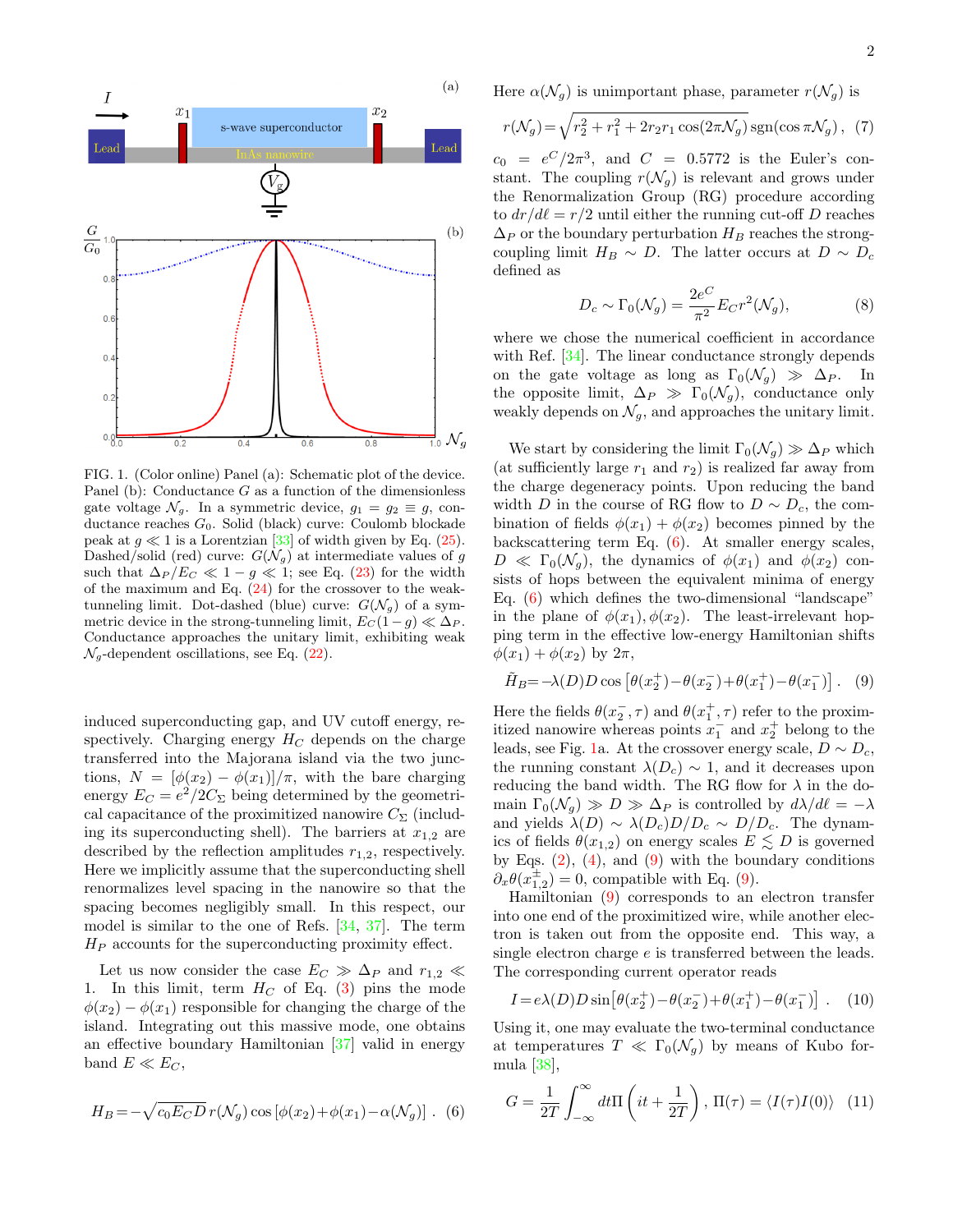(here  $\tau$  is imaginary time). In the intermediate range of temperatures,  $\Delta_P \ll T \ll \Gamma_0(\mathcal{N}_g)$ , one may ignore the pairing interaction Eq. [\(4\)](#page-0-2) and use the free-field action to determine the time evolution of the current operator Eq. [\(10\)](#page-1-3). The result for the conductance  $G(\mathcal{N}_q, T)$  is

<span id="page-2-1"></span>
$$
\frac{G(\mathcal{N}_g, T)}{G_0} = c_1 \frac{T^2}{\Gamma_0^2(\mathcal{N}_g)}.
$$
 (12)

Finding the numerical coefficient  $c_1$  here is beyond the accuracy of the RG treatment, but it is known from the exact solution,  $c_1 = \frac{\pi^2}{6}$  $\frac{7}{6}$  [\[34\]](#page-4-14).

At lower temperatures,  $T \ll \Delta_P$ , fluctuations of the field  $\theta(x, \tau)$  within the proximitized wire  $(x_1 < x < x_2)$ are suppressed by the superconducting pairing term, Eq. [\(4\)](#page-0-2). To evaluate the conductance, we may reduce the band width down to  $D \sim \Delta_P$ , yielding  $\lambda(\Delta_P) \sim \frac{\Delta_P}{D_c}$  in Eq. [\(9\)](#page-1-2), where now fields  $\theta(x_1^+,\tau)$  and  $\theta(x_2^-,\tau)$  are pinned to a minimum of pairing energy. With these fields being pinned, Eq. [\(9\)](#page-1-2) describes tunneling of an electron between points  $x_1^-$  and  $x_2^+$  belonging to the opposite leads. The corresponding tunneling action takes the form

$$
S_B = \int \frac{d\omega}{2\pi} \frac{|\omega|}{2\pi} |\theta^-|^2 - \int_{\Delta_P^{-1}}^{1/T} d\tau \lambda(D) D \cos \sqrt{2} \theta^-, \qquad (13)
$$

where  $\theta^- = [\theta(x_2^+) - \theta(x_1^-)]/$ √ 2. Note that the boundary perturbation term in Eq. $(13)$  becomes marginal now  $(i.e., d\lambda/d\ell = 0)$ , and the problem at hand maps onto weak tunneling of a free fermion across an impurity. Using Kubo formula  $(11)$ , one can readily calculate twoterminal conductance to find

$$
\frac{G(\mathcal{N}_g)}{G_0} = c_2 \cdot \frac{\Delta_P^2}{\Gamma_0^2(\mathcal{N}_g)}, \quad c_2 \approx \pi^2. \tag{14}
$$

This temperature-independent conductance is due to elastic cotunneling processes in which an electron enters the BCS condensate at one end of the wire with another electron exiting the condensate from its opposite end, leaving no excitations behind. The results obtained in the adjacent temperature intervals, Eqs.  $(12)$  and  $(14)$ , match each other at  $T \sim \Delta_P$ .

To find the numerical coefficient  $c_2$  in Eq. [\(14\)](#page-2-2) we used the following re-fermionization procedure. First, we write the low-energy Hamiltonian [\(9\)](#page-1-2) in the fermion representation:

<span id="page-2-3"></span>
$$
\tilde{H}_B = \frac{c_3 v^2}{\Gamma_0(\mathcal{N}_g)} \psi^\dagger(x_2^+) \psi^\dagger(x_1^+) \psi(x_1^-) \psi(x_2^-) + \text{h.c.} \quad (15)
$$

Note that Eq. [\(15\)](#page-2-3) conserves the number of electrons in the proximitized wire, so it commutes with the charging energy Eq.  $(3)$ . To find the numerical coefficient  $c_3$ , we use Eq. [\(15\)](#page-2-3) to derive the current operator

<span id="page-2-4"></span>
$$
I = i \frac{c_3 e v^2}{\Gamma_0(\mathcal{N}_g)} \left( \psi^\dagger(x_2^+) \psi^\dagger(x_1^+) \psi(x_1^-) \psi(x_2^-) - \text{h.c.} \right). \tag{16}
$$

Then, applying the Kubo formula Eq.  $(11)$  and ignoring the pairing interaction, we re-derive the conductance in the re-fermionized scheme and match the result with Eq. [\(12\)](#page-2-1). That procedure fixes the coefficient  $c_3 = \pi$  in Eqs.  $(15)$  and  $(16)$ . After that, we return to the evaluation of conductance at  $T \ll \Delta_P$ . We are interested in the dominant, elastic contribution to the conductance; in a long proximitized wire segment, only the Majorana states contribute to the elastic amplitude [\[39\]](#page-4-19). The corresponding part of the Hamiltonian [\(15\)](#page-2-3) can be written in terms of Majorana fermion operators  $\gamma_1$  and  $\gamma_2$  localized, respectively, at  $x_1$  and  $x_2$ ,

<span id="page-2-5"></span>
$$
\tilde{H}_B \approx -\pi v \frac{\Delta_P}{\Gamma_0(\mathcal{N}_g)} \psi^\dagger(x_2^+) \psi(x_1^-) \gamma_1 \gamma_2 + \text{h.c.} \tag{17}
$$

Finally, the calculation of the two-terminal conductance by means of the Kubo formula [\(11\)](#page-1-4) applied to the low-energy tunneling processes described by Eq. [\(17\)](#page-2-5) yields constant  $c_2$  in Eq. [\(14\)](#page-2-2).

<span id="page-2-0"></span>We now consider weak-reflection case,  $\Gamma_0(\mathcal{N}_q) \ll \Delta_P$ , which is realized in a symmetric device at a gate voltage close to a charge degeneracy point, or at any gate voltage if the reflection amplitudes  $r_{1,2}$  are sufficiently small (and not necessarily equal each other). At intermediate energy scale,  $E_C \gg E \gg \Delta_P$ , the pairing interaction Eq.  $(4)$  and the boundary Hamiltonian Eq.  $(6)$  can be treated perturbatively. Thus, the only constraint on fluctuations of  $\phi(x)$  and  $\theta(x)$  within the proximitized wire is the pinning of the combination of fields  $\phi(x_2) - \phi(x_1)$  by charging energy. As follows from Ref. [\[34\]](#page-4-14), the conductance in the regime  $T \gg \Delta_P \gg \Gamma_0$  is  $G \approx G_0/2$  [\[40\]](#page-4-20).

<span id="page-2-2"></span>Upon reducing the temperature below  $\Delta_P$ , the pair-ing interaction [\(4\)](#page-0-2) suppresses the fluctuations of  $\theta(x)$ within the proximitized segment, i.e.  $\partial_{\tau} \theta(x, \tau) = 0$ . Thus, the condition  $\partial_x \phi(x_{1,2}, \tau) = 0$  is enforced at the ends of the segment. To evaluate conductance in the limit of no backscattering  $(\Gamma_0(\mathcal{N}_q) \rightarrow 0)$ , we integrate out modes away from  $x_1$  and  $x_2$  to obtain the boundary action in terms of the relevant degree of freedom  $\phi^+ = (\phi(x_1) + \phi(x_2))/\sqrt{2},$ 

<span id="page-2-6"></span>
$$
S_0 = \int_0^{\Delta P} \frac{d\omega}{2\pi} \frac{|\omega|}{2\pi} |\phi^+|^2.
$$
 (18)

The dc conductance is obtained then by using Kubo formula Eq.  $(11)$ ; current operator in this limit is given by

$$
I = \frac{e}{2\pi} [\partial_t \phi(x_1) + \partial_t \phi(x_2)] = \frac{e}{2\pi} \sqrt{2} \partial_t \phi^+.
$$
 (19)

Upon evaluating  $\Pi(\tau) = \frac{e^2}{2\pi^2} \langle \partial_\tau \phi^+(\tau) \partial_{\tau'} \phi^+(\tau') \rangle_{\tau'=0}$  us-ing Eq. [\(18\)](#page-2-6), we find that  $G(\mathcal{N}_g) = G_0$  in the absence of backscattering. The full quantized value of the conductance  $G(\mathcal{N}_q)$  is in agreement with the notion of singleelectron resonant tunneling via a Majorana state [\[32,](#page-4-12) [33\]](#page-4-13). One may notice that the conductance grows by a factor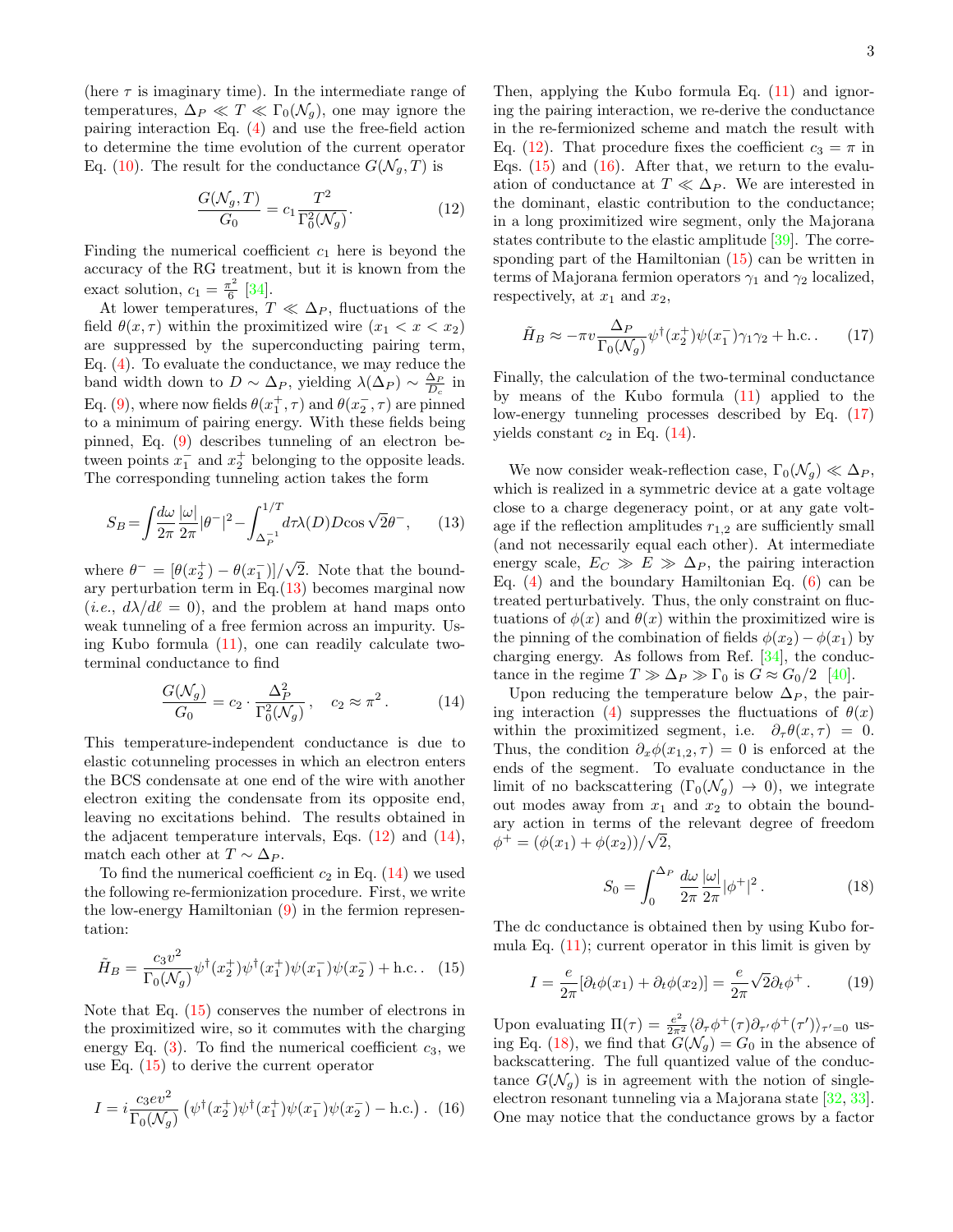of 2 once temperature is lowered across the scale set by  $\Delta_P$ . This prediction can be easily verified in current experiments on proximitized nanowires [\[19,](#page-4-21) [20\]](#page-4-11).

To account for backscattering, we use Eq. [\(6\)](#page-1-1) with the bandwidth  $D \sim \Delta_P$ ,

$$
H_B = -\sqrt{c_4 E_C \Delta_P} r(\mathcal{N}_g) \cos(\phi(x_1) + \phi(x_2) - \alpha(\mathcal{N}_g))
$$
 (20)

with  $c_4 \sim 1$ . At  $E \leq \Delta_P$  the long-wavelength fluctuations within the proximitized wire (i.e., in the interval  $x_1 < x < x_2$  are gapped out by the pairing term [\(4\)](#page-0-2). As a result, the boundary term  $(20)$  becomes marginal  $(dr/d\ell = 0)$  and remains small. The backscattering term Eq. [\(20\)](#page-3-4) augments the free-field Hamiltonian and modifies the boundary action,

$$
S = S_0 - \int_{\Delta_P^{-1}}^{T^{-1}} d\tau \sqrt{c_4 E_C \Delta_P} \cdot r(\mathcal{N}_g) \cos(\sqrt{2}\phi^+).
$$
 (21)

One can notice that the problem at hand maps onto the single-impurity model in the weak-backscattering limit, characterized by strong fluctuations  $\phi^+$  of charge passing through the nanowire. This is to be contrasted with the strong-pinning limit, Eq. [\(13\)](#page-2-0).

The evaluation of the correction to the conductance  $\delta G$  within the second-order perturbation theory in  $r(\mathcal{N}_q)$ , see, e.g., Refs. [\[41,](#page-4-22) [42\]](#page-4-23), yields

$$
\frac{G(\mathcal{N}_g) - G_0}{G_0} \sim -\frac{\Gamma_0(\mathcal{N}_g)}{\Delta_P},\qquad(22)
$$

where  $\Gamma_0(\mathcal{N}_q)$  is defined in Eq. [\(8\)](#page-1-5). The numerical prefactor in Eq.  $(22)$  is beyond the accuracy of the RG procedure. The maximal value of  $\Gamma(\mathcal{N}_q)$  equals  $\Gamma_{\text{max}} = (2e^C/\pi^2)E_C|r_1 + r_2|^2$  and is reached at every integer  $\mathcal{N}_q$ . If the reflection amplitudes  $r_{1,2}$  are small enough so that  $\Gamma_{\text{max}} \ll \Delta_P$ , then Eq. [\(22\)](#page-3-3) is applicable at all gate voltages. In the opposite case, Eq. [\(22\)](#page-3-3) may be applicable in the vicinity of the half-integer values of  $\mathcal{N}_q$ , provided the setup is almost symmetric,  $E_C|r_1-r_2|^2\ll\Delta_P.$ 

The developed scaling theory allows us to establish the evolution of the  $G(\mathcal{N}_q)$  function upon increase of the reflection amplitudes. The two-terminal conductance oscillations with  $\mathcal{N}_g$  are fully washed out by quantum fluctuations if  $r_1$  or  $r_2$  is zero. At small but finite amplitudes,  $\Gamma_{\text{max}} \ll \Delta_P$ , oscillations are weak, see Eq. [\(22\)](#page-3-3) and Fig. [1b](#page-1-0). We will sketch further evolution of  $G(\mathcal{N}_q)$ assuming a symmetric setup,  $r_1 = r_2 \equiv r$ . Once r becomes large enough so that  $\Gamma_{\text{max}} \gg \Delta_P$ , the applicability of Eq. [\(22\)](#page-3-3) is confined to the vicinities of the half-integer values of  $\mathcal{N}_q$ . One may use Eq. [\(14\)](#page-2-2) to estimate conductance away from these degeneracy points. Matching Eqs.  $(22)$  and  $(14)$  with each other, we find

<span id="page-3-1"></span>
$$
\eta \sim [\Delta_P/E_C(1-g)]^{1/2} \tag{23}
$$

for the width of the conductance maxima, see Fig. [1b](#page-1-0).

<span id="page-3-4"></span>Further increase of the reflection amplitudes eventually results in the crossover to a weak-tunneling regime,  $g_{1,2} \ll 1$ . Considering it, we will still concentrate on a symmetric setup,  $g_1 = g_2 \equiv g$ . At  $\Delta_P = 0$ , quantum fluctuations of charge of the island result in the logarithmic renormalization of the transmission amplitudes of the two junctions connecting it with the leads [\[34\]](#page-4-14). Due to this "charge Kondo" renormalization, the transmission amplitudes reach value  $\sim$  1 at the energy scale  $T_K \approx E_C \exp(-\pi^2/2\sqrt{g})$ , if  $\mathcal{N}_g$  is tuned to a narrow region,  $|\mathcal{N}_q - 1/2| \lesssim T_K/E_C$ . The presence of  $\Delta_P$  does not prevent the aforementioned logarithmic renormalization as long as  $\Delta_P \ll T_K$ . At energy scales below  $T_K$  we may use the strong-tunneling RG theory developed above, with the proper replacement of the parameters. Namely, in Eq. [\(6\)](#page-1-1) we change  $E_C \to T_K$  and modify  $r(\mathcal{N}_g)$  from the one given in Eq. [\(7\)](#page-1-6) to  $r(\mathcal{N}_g) \sim (E_C/T_K)(\mathcal{N}_g - 1/2)$ . As the result, energy scale  $\Gamma_0(\mathcal{N}_g)$  of Eq. [\(8\)](#page-1-5) is changed to  $\tilde{\Gamma}_0(\mathcal{N}_g) \sim (E_C^2/T_K)(\mathcal{N}_g - 1/2)^2$ . We may use  $\tilde{\Gamma}_0(\mathcal{N}_g)$ to estimate the conductance with the help of Eqs. [\(22\)](#page-3-3) and [\(14\)](#page-2-2). It easy to see that the maxima of  $G(\mathcal{N}_q)$  under the considered conditions have width

<span id="page-3-2"></span>
$$
\eta \sim \sqrt{\Delta_P T_K/E_C^2}, \quad \Delta_P \lesssim T_K. \tag{24}
$$

<span id="page-3-3"></span>At even smaller g, the gap  $\Delta_P$  exceeds  $T_K$  and cuts off the logarithmic renormalization of the transmission amplitudes before those reach the strong-tunneling limit. As the result,  $G(\mathcal{N}_q)$  corresponds to a conventional Breit-Wigner resonance [\[33\]](#page-4-13), with the width defined by the properly renormalized tunneling amplitudes [\[34\]](#page-4-14),

<span id="page-3-0"></span>
$$
\eta \sim \frac{\Delta_P}{E_C} \frac{g/4\pi}{\cos^2\left[\frac{\pi}{2} \frac{\ln(E_C/\Delta_P)}{\ln(E_C/T_K)}\right]}, \quad \Delta_P \gtrsim T_K. \tag{25}
$$

Notice that Eq. [\(24\)](#page-3-2), valid at an intermediate range of conductances (defined by the ratio  $\Delta_P/E_C$ ), matches the strong- and weak-tunneling results, Eqs. [\(23\)](#page-3-1) and [\(25\)](#page-3-0), at  $T_K \sim E_C$  and  $T_K \sim \Delta_P$ , respectively [\[43\]](#page-5-0).

Coulomb blockade of electron transport across a normal-state metallic island results in oscillations of the conductance  $G(\mathcal{N}_q)$  with the gate voltage. The periodicity of oscillations corresponds to the increment e of the charge  $\mathcal{N}_g$  induced on the island by the gate. Conductance accross a proximitized wire in the topologically-nontrivial superconducting state exhibits oscillations with the same period. Yet, the behavior of the function  $G(\mathcal{N}_q)$  is drastically different. This becomes especially clear in the case of a symmetric device with two identical single-channel junctions. In the normal state,  $G(\mathcal{N}_q)$  is controlled by an unstable two-channel Kondo fixed point. The conductance maxima scale linearly with temperature T, reaching value  $G = G_0/2$  and becoming infinitely narrow in the limit  $T \to 0$ . On the contrary,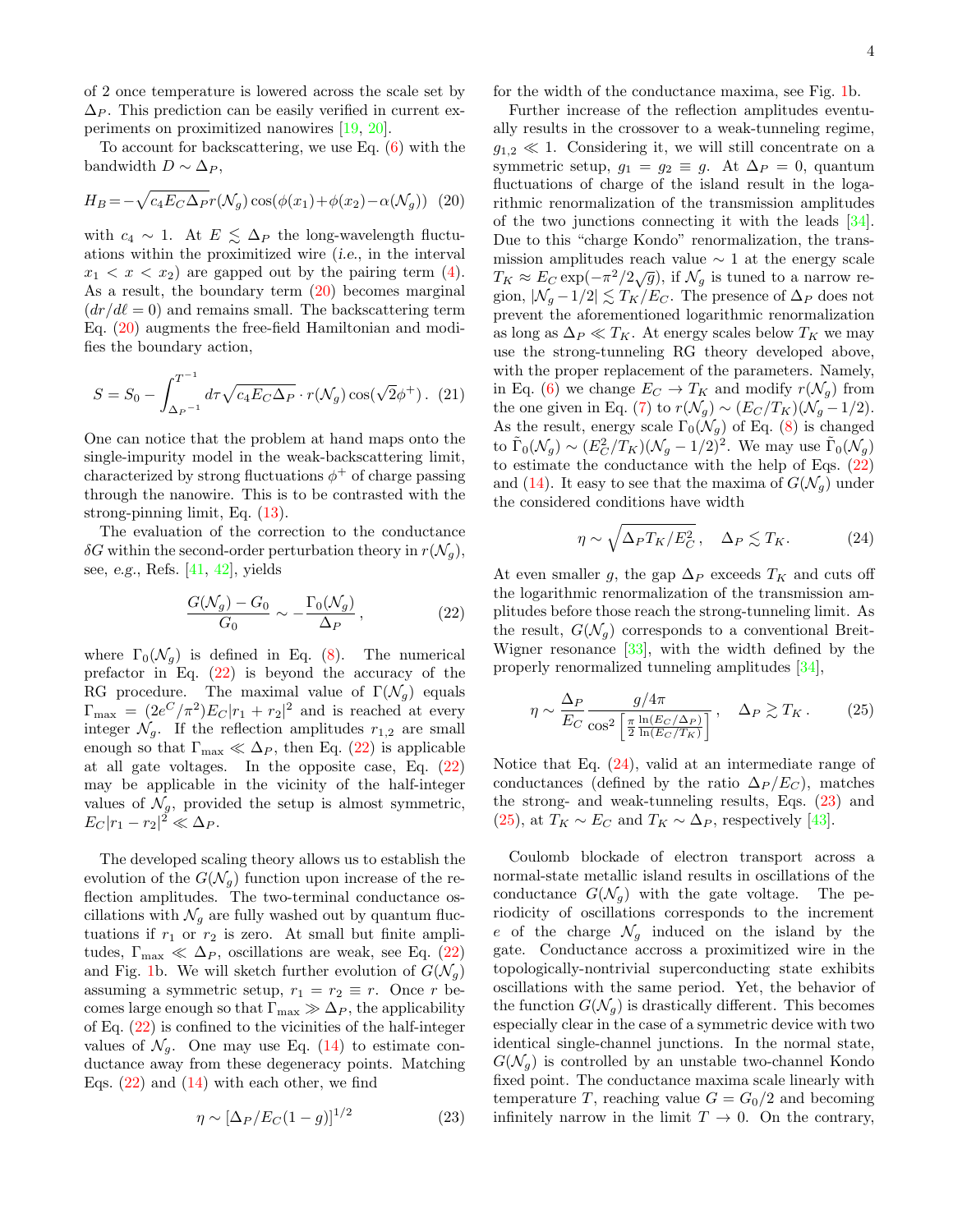conductance maxima in  $G(\mathcal{N}_g)$  across a proximitized wire reach value  $G = G_0$  and retain finite width at  $T \to 0$ . We have demonstrated that the corresponding transport problem is mapped onto single-electron tunneling at any values of the bare conductance  $q$  of the junctions, and found the evolution of the  $G(\mathcal{N}_q)$  with the increase of g from  $q \ll 1$  to  $q \to 1$ .

Advances in experiments with metal-semiconductor hybrids allowed recently to map out the conductance of a normal-state metallic island connected to leads by singlechannel junctions [\[44,](#page-5-1) [45\]](#page-5-2) and confirm many of the predictions of the corresponding theory [\[34\]](#page-4-14). The parallel development of the proximitized nanowires [\[20\]](#page-4-11) set the stage for the extension of the strong-tunneling Coulomb blockade experiments into the domain of the topological superconductivity.

This work is supported by DOE contract DEFG02- 08ER46482 (LG).

- <span id="page-4-0"></span>[1] R. M. Lutchyn, J. D. Sau, and S. Das Sarma, Phys. Rev. Lett. **105**, 077001 (2010).
- <span id="page-4-1"></span>[2] Y. Oreg, G. Refael, and F. von Oppen, Phys. Rev. Lett. 105, 177002 (2010).
- <span id="page-4-2"></span>[3] C. Nayak, S. H. Simon, A. Stern, M. Freedman, and S. Das Sarma, Rev. Mod. Phys. 80, 1083 (2008).
- [4] C. W. J. Beenakker, [Annu. Rev. Condens. Matter Phys.](http://dx.doi.org/ 10.1146/annurev-conmatphys-030212-184337) 4[, 113 \(2013\),](http://dx.doi.org/ 10.1146/annurev-conmatphys-030212-184337) [arXiv:1112.1950.](http://arxiv.org/abs/arXiv:1112.1950)
- [5] J. Alicea, Rep. Prog. Phys. 75, 076501 (2012), [arXiv:1202.1293.](http://arxiv.org/abs/arXiv:1202.1293)
- [6] M. Leijnse and K. Flensberg, [Semiconductor Science](http://dx.doi.org/10.1088/0268-1242/27/12/124003) Technology 27[, 124003 \(2012\),](http://dx.doi.org/10.1088/0268-1242/27/12/124003) [arXiv:1206.1736 \[cond](http://arxiv.org/abs/1206.1736)[mat.mes-hall\].](http://arxiv.org/abs/1206.1736)
- [7] T. D. Stanescu and S. Tewari, [Journal of Physics Con](http://dx.doi.org/10.1088/0953-8984/25/23/233201)densed Matter 25[, 233201 \(2013\),](http://dx.doi.org/10.1088/0953-8984/25/23/233201) [arXiv:1302.5433.](http://arxiv.org/abs/1302.5433)
- <span id="page-4-3"></span>[8] S. Das Sarma, M. Freedman, and C. Nayak, ArXiv eprints (2015), [arXiv:1501.02813 \[cond-mat.str-el\].](http://arxiv.org/abs/1501.02813)
- <span id="page-4-4"></span>[9] N. Read and D. Green, Phys. Rev. B 61[, 10267 \(2000\).](http://dx.doi.org/10.1103/PhysRevB.61.10267)
- [10] D. A. Ivanov, [Phys. Rev. Lett.](http://dx.doi.org/10.1103/PhysRevLett.86.268) 86, 268 (2001).
- <span id="page-4-5"></span>[11] J. Alicea, Y. Oreg, G. Refael, F. von Oppen, and M. P. A. Fisher, [Nature Physics](http://dx.doi.org/10.1038/nphys1915) 7, 412 (2011), [arXiv:1006.4395](http://arxiv.org/abs/1006.4395) [\[cond-mat.mes-hall\].](http://arxiv.org/abs/1006.4395)
- <span id="page-4-6"></span>[12] J. D. Sau, R. M. Lutchyn, S. Tewari, and S. Das Sarma, Phys. Rev. Lett. 104, 040502 (2010).
- <span id="page-4-7"></span>[13] V. Mourik, K. Zuo, S. M. Frolov, S. R. Plissard, E. P. A. M. Bakkers, and L. P. Kouwenhoven, [Science](http://dx.doi.org/10.1126/science.1222360) 336[, 1003 \(2012\).](http://dx.doi.org/10.1126/science.1222360)
- [14] A. Das, Y. Ronen, Y. Most, Y. Oreg, M. Heiblum, and H. Shtrikman, [Nature Phys.](http://dx.doi.org/ 10.1038/nphys2479) 8, 887 (2012).
- [15] M. T. Deng, C. L. Yu, G. Y. Huang, M. Larsson, P. Caroff, and H. Q. Xu, Nano Lett. 12[, 6414 \(2012\).](http://dx.doi.org/ 10.1021/nl303758w)
- [16] A. D. K. Finck, D. J. Van Harlingen, P. K. Mohseni, K. Jung, and X. Li, [Phys. Rev. Lett.](http://dx.doi.org/10.1103/PhysRevLett.110.126406) 110, 126406 (2013).
- [17] H. O. H. Churchill, V. Fatemi, K. Grove-Rasmussen, M. T. Deng, P. Caroff, H. Q. Xu, and C. M. Marcus, Phys. Rev. B 87[, 241401 \(2013\).](http://dx.doi.org/ 10.1103/PhysRevB.87.241401)
- [18] M. T. Deng, C. L. Yu, G. Y. Huang, M. Larsson, P. Caroff, and H. Q. Xu, [Scientific Reports](http://dx.doi.org/ doi:10.1038/srep07261) 4, 7261 [\(2014\).](http://dx.doi.org/ doi:10.1038/srep07261)
- <span id="page-4-21"></span>[19] A. P. Higginbotham, S. M. Albrecht, G. Kirsanskas, W. Chang, F. Kuemmeth, P. Krogstrup, T. S. Jespersen, J. Nygard, K. Flensberg, and C. M. Marcus, Nature Physics 11, 1017 (2015), [arXiv:1501.05155 \[cond](http://arxiv.org/abs/1501.05155)[mat.mes-hall\].](http://arxiv.org/abs/1501.05155)
- <span id="page-4-11"></span>[20] S. M. Albrecht, A. P. Higginbotham, M. Madsen, F. Kuemmeth, T. S. Jespersen, J. Nygård, P. Krogstrup, and C. M. Marcus, Nature 531[, 206 \(2016\).](http://dx.doi.org/ 10.1038/nature17162)
- [21] H. Zhang, O. Gul, S. Conesa-Boj, K. Zuo, V. Mourik, F. K. de Vries, J. van Veen, D. J. van Woerkom, M. P. Nowak, M. Wimmer, D. Car, S. Plissard, E. P. A. M. Bakkers, M. Quintero−Perez, S. Goswami, K. Watanabe, T. Taniguchi, and L. P. Kouwenhoven, arXiv:1603.04069 (2016).
- <span id="page-4-8"></span>[22] M. T. Deng, S. Vaitiekenas, E. B. Hansen, J. Danon, M. Leijnse, K. Flensberg, J. Nygård, P. Krogstrup, and C. M. Marcus, Science 354[, 1557 \(2016\).](http://dx.doi.org/10.1126/science.aaf3961)
- <span id="page-4-9"></span>[23] F. Hassler, A. R. Akhmerov, C.-Y. Hou, and C. W. J. Beenakker, [New Journal of Physics](http://dx.doi.org/10.1088/1367-2630/12/12/125002) 12, 125002 (2010), [arXiv:1005.3423 \[cond-mat.mes-hall\].](http://arxiv.org/abs/1005.3423)
- [24] P. Bonderson and R. M. Lutchyn, [Phys. Rev. Lett.](http://dx.doi.org/10.1103/PhysRevLett.106.130505) 106, [130505 \(2011\),](http://dx.doi.org/10.1103/PhysRevLett.106.130505) [arXiv:1011.1784 \[quant-ph\].](http://arxiv.org/abs/1011.1784)
- [25] J. D. Sau, D. J. Clarke, and S. Tewari, [Phys. Rev. B](http://dx.doi.org/10.1103/PhysRevB.84.094505) 84, [094505 \(2011\),](http://dx.doi.org/10.1103/PhysRevB.84.094505) [arXiv:1012.0561.](http://arxiv.org/abs/arXiv:1012.0561)
- [26] T. Hyart, B. van Heck, I. C. Fulga, M. Burrello, A. R. Akhmerov, and C. W. J. Beenakker, [Phys. Rev. B](http://dx.doi.org/ 10.1103/PhysRevB.88.035121) 88, [035121 \(2013\),](http://dx.doi.org/ 10.1103/PhysRevB.88.035121) [arXiv:1303.4379 \[quant-ph\].](http://arxiv.org/abs/1303.4379)
- [27] D. Aasen, S.-P. Lee, T. Karzig, and J. Alicea, ArXiv e-prints (2016), [arXiv:1606.09255 \[cond-mat.mes-hall\].](http://arxiv.org/abs/1606.09255)
- [28] L. A. Landau, S. Plugge, E. Sela, A. Altland, S. M. Albrecht, and R. Egger, [Physical Review Letters](http://dx.doi.org/ 10.1103/PhysRevLett.116.050501) 116, [050501 \(2016\),](http://dx.doi.org/ 10.1103/PhysRevLett.116.050501) [arXiv:1509.05345.](http://arxiv.org/abs/1509.05345)
- [29] S. Plugge, L. A. Landau, E. Sela, A. Altland, K. Flensberg, and R. Egger, "Roadmap to Majorana surface codes," (2016), [arXiv:1606.08408.](http://arxiv.org/abs/arXiv:1606.08408)
- [30] S. Plugge, A. Rasmussen, R. Egger, and K. Flensberg, ArXiv e-prints (2016), [arXiv:1609.01697 \[cond-mat.mes](http://arxiv.org/abs/1609.01697)[hall\].](http://arxiv.org/abs/1609.01697)
- <span id="page-4-10"></span>[31] T. Karzig, C. Knapp, R. Lutchyn, P. Bonderson, M. Hastings, C. Nayak, J. Alicea, K. Flensberg, S. Plugge, Y. Oreg, C. Marcus, and M. H. Freedman, ArXiv e-prints (2016), [arXiv:1610.05289 \[cond-mat.mes](http://arxiv.org/abs/1610.05289)[hall\].](http://arxiv.org/abs/1610.05289)
- <span id="page-4-12"></span>[32] L. Fu, [Physical Review Letters](http://dx.doi.org/10.1103/PhysRevLett.104.056402) 104, 056402 (2010), [arXiv:0909.5172.](http://arxiv.org/abs/0909.5172)
- <span id="page-4-13"></span>[33] B. van Heck, R. M. Lutchyn, and L. I. Glazman, [Phys.](http://dx.doi.org/10.1103/PhysRevB.93.235431) Rev. B 93[, 235431 \(2016\),](http://dx.doi.org/10.1103/PhysRevB.93.235431) [arXiv:1603.08258.](http://arxiv.org/abs/arXiv:1603.08258)
- <span id="page-4-14"></span>[34] A. Furusaki and K. A. Matveev, [Phys. Rev. B](http://dx.doi.org/10.1103/PhysRevB.52.16676) **52**, 16676 [\(1995\).](http://dx.doi.org/10.1103/PhysRevB.52.16676)
- <span id="page-4-15"></span>[35] R. M. Lutchyn, K. Flensberg, and L. I. Glazman, Phys. Rev. B 94[, 125407 \(2016\),](http://dx.doi.org/10.1103/PhysRevB.94.125407) [arXiv:1606.06756 \[cond](http://arxiv.org/abs/1606.06756)[mat.mes-hall\].](http://arxiv.org/abs/1606.06756)
- <span id="page-4-16"></span>[36] A. Y. Kitaev, Physics-Uspekhi 44, 131 (2001).
- <span id="page-4-17"></span>[37] K. A. Matveev, Phys. Rev. B 51[, 1743 \(1995\).](http://dx.doi.org/10.1103/PhysRevB.51.1743)
- <span id="page-4-18"></span>[38] I. Aleiner, P. Brouwer, and L. Glazman, [Physics Reports](http://dx.doi.org/http://dx.doi.org/10.1016/S0370-1573(01)00063-1) 358[, 309 \(2002\).](http://dx.doi.org/http://dx.doi.org/10.1016/S0370-1573(01)00063-1)
- <span id="page-4-19"></span>[39] Other states would result in an inelastic transition, with two quasiparticles created in the proximitized nanowire.
- <span id="page-4-20"></span>[40] This is to be contrasted with the case of a truly onedimensional ballistic channel where conductance is equal to  $G_0$  [\[46,](#page-5-3) [47\]](#page-5-4).
- <span id="page-4-22"></span>[41] C. L. Kane and M. P. A. Fisher, *[Phys. Rev. B](http://dx.doi.org/10.1103/PhysRevB.46.15233)* 46, 15233 [\(1992\).](http://dx.doi.org/10.1103/PhysRevB.46.15233)
- <span id="page-4-23"></span>[42] R. M. Lutchyn and J. H. Skrabacz, [Phys. Rev. B](http://dx.doi.org/10.1103/PhysRevB.88.024511) 88,